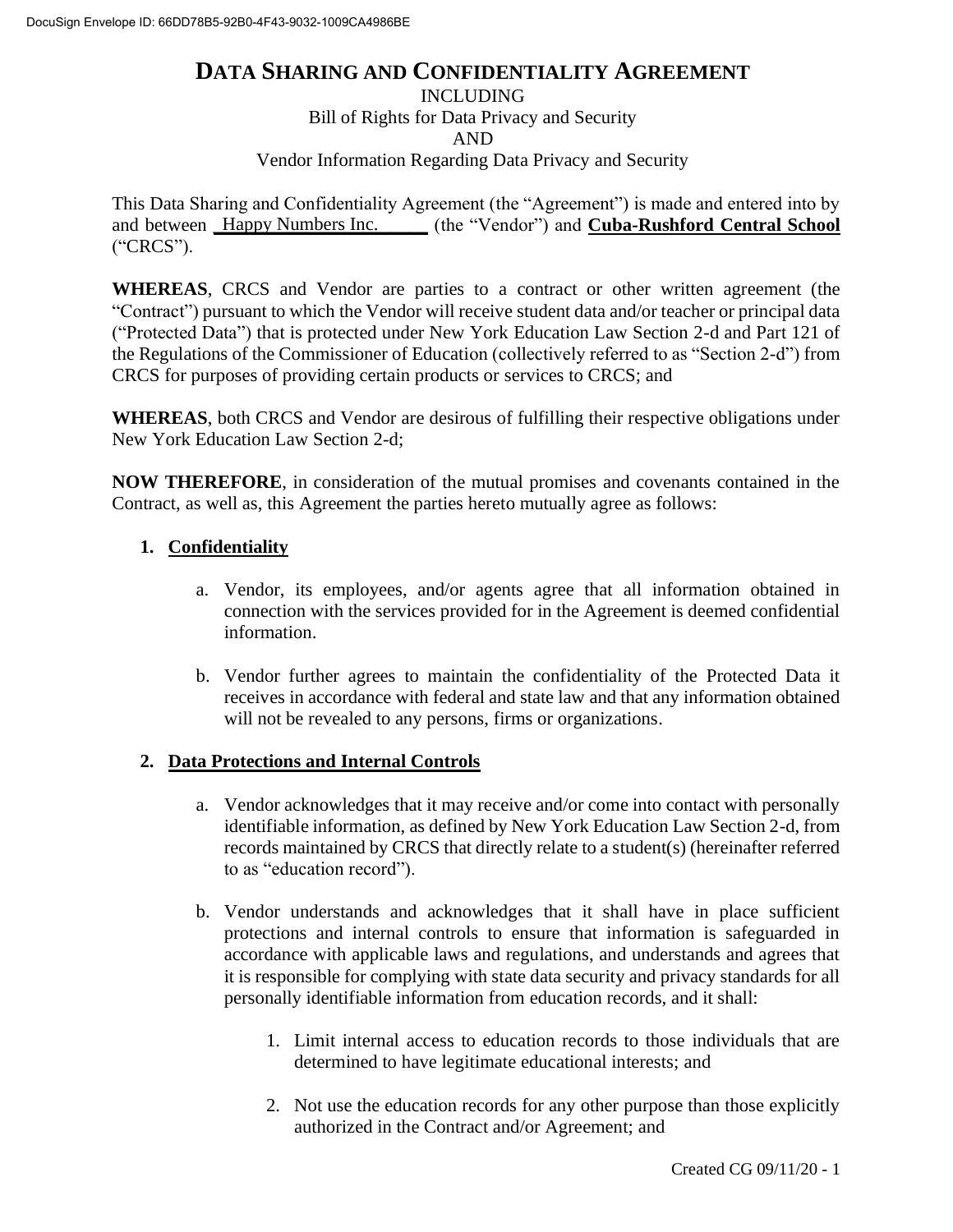- 3. Maintain reasonable administrative, technical and physical safeguards to protect the security, confidentiality and integrity of education records in its custody; and
- 4. To use encryption technology to protect Protected Data in its custody while in motion or at rest, using a technology or methodology specified by the secretary of the United States Department of Health and Human Services in guidance issued under Section 13402(H)(2) of Public Law 111-5.

### **3. Data Security and Privacy Plan**

- a. Vendor agrees to have a Data Security and Privacy Plan in place to protect the confidentiality, privacy and security of the Protected Data it receives from CRCS.
- b. Vendor understands and agrees that it is responsible for submitting a Data Security and Privacy Plan to CRCS prior to the start of the term of the Agreement, and it shall:
	- 1. Outline how all state, federal and local data security and privacy contract requirements will be implemented over the life of the contract consistent with CRCS's policy on data security and privacy, as adopted.
	- 2. Outline specific administrative, operational and technical safeguards and practices in place to protect Protected Data that it receives from CRCS under the Contract.
	- 3. Outline the training requirement established by the Vendor for all employees who will receive personally identifiable information from student records (hereinafter referred to as "student data").

#### **4. Notice of Breach and Unauthorized Release**

- a. In the event of a breach of this Agreement and unauthorized release of student data, the Vendor shall:
	- 1. Immediately notify CRCS in the most expedient way possible and without unreasonable delay, but no more than seven (7) calendar days after Vendor has discovered or been informed of the breach or authorized release.
	- 2. Advise CRCS as to the nature of the breach and steps Vendor has taken to minimize said breach.
- b. In the case of required notification to a parent or eligible student, the Vendor shall:
	- 1. Promptly reimburse CRCS for the full costs of such notification.
- c. Vendor will cooperate with CRCS and provide as much information as possible directly to CRCS about the incident, including but not limited to: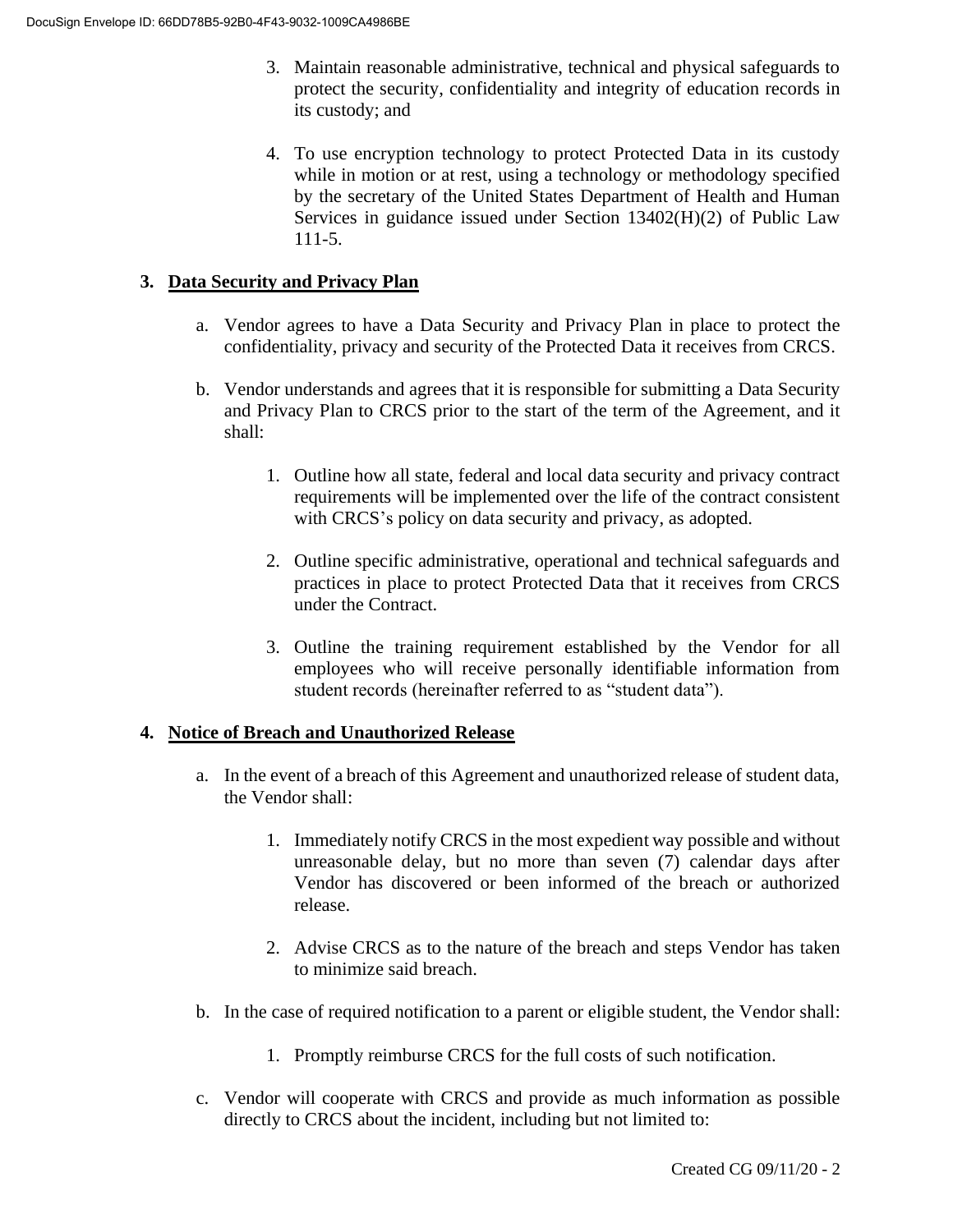- 1. The description of the incident;
- 2. The date of the incident;
- 3. The date Vendor discovered or was informed of the incident;
- 4. A description of the types of Protected Data involved;
- 5. An estimate of the number of records affected;
- 6. The schools within CRCS affected;
- 7. What the Vendor has done or plans to do to investigate the incident, stop the breach and mitigate any further unauthorized access or release of Protected Data; and
- 8. The contact information for Vendor representatives who can assist affected individuals that may have additional questions.
- d. The Vendor shall indemnify and hold CRCS harmless from any claims arising from its breach within the Data Sharing and Confidentiality Agreement confidentiality and data security and privacy standards provision.
- e. Vendor acknowledges that upon initial notification from Vendor, CRCS, as the educational agency with which Vendor contracts, has an obligation under Section 2-d to in turn notify the Chief Privacy Officer in the New York State Education Department ("CPO"). Vendor agrees not to provide this notification to the CPO directly unless requested by CRCS or otherwise required by law. In the event the CPO contacts Vendor directly or requests more information from Vendor regarding the incident after having been initially informed of the incident by CRCS, Vendor will promptly inform CRCS of the same.

### **5. Vendor Information**

Vendor understands that as part of CRCS's obligations under New York Education Law Section 2-d, Vendor is responsible for providing CRCS with Vendor information (see Vendor Information for Data Privacy and Security) to include:

- a. Exclusive purposes for which the student data will be used;
- b. How Vendor will ensure that subcontractors, persons or entities that Vendor will share the student data with, if any, will abide by data protection and security requirements;
- c. Vendor will not disclose any personally identifiable information to any other party without the prior written consent of the parent or eligible student;
- d. Vendor will not sell personally identifiable information nor use or disclose it for any marketing or commercial purpose or facilitate its use or disclosure by any other party for any marketing or commercial purpose or permit another party to do so.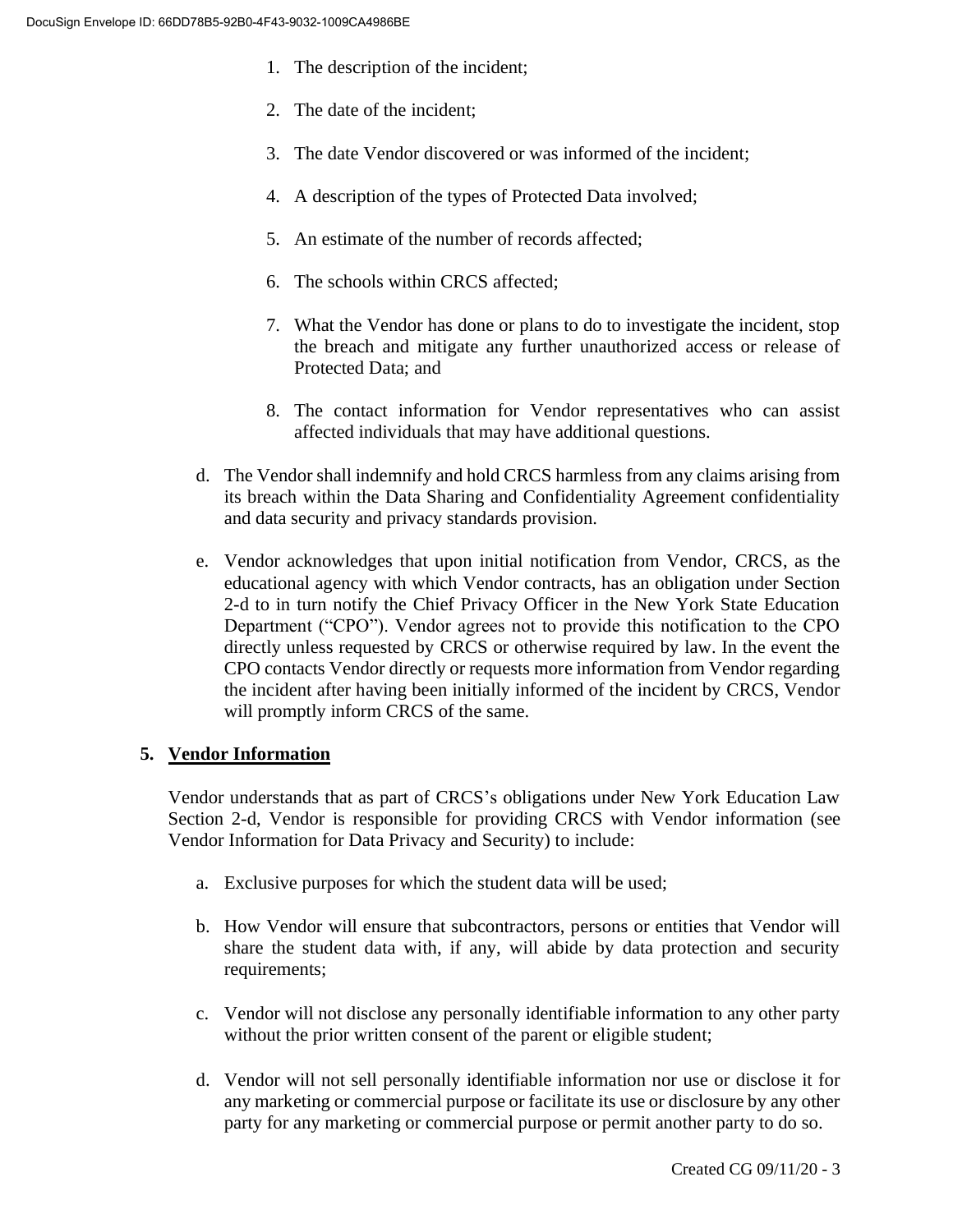- e. Vendor will provide a description of what will happen to the personally identifiable information upon expiration of the written agreement (e.g. whether, when and in what format the personally identifiable information will be returned to the educational agency, and/or whether, when and how the personally identifiable information will be destroyed).
- f. If and how a parent, student, or eligible teacher may challenge the accuracy of the student/teacher data that is collected; and
- g. Where the student data will be stored (described in such a manner as to protect data security), and the security protections taken to ensure such data will be protected, including whether such data will be encrypted.

### **6. Termination or Expiration of Contract and/or Agreement**

- a. Upon termination of the Agreement, Vendor shall return or destroy all confidential information obtained in connection with the services provided therein and/or student data. Destruction of the confidential information and/or student data shall be accomplished utilizing an approved method of confidential destruction, including, shredding, burning or certified/witnessed destruction of physical materials and verified erasure of magnetic media using approved methods of electronic file destruction. The parties further agree that the terms and conditions set forth herein shall survive the expiration and/or termination of the Agreement.
- b. If requested by CRCS, Vendor will assist CRCS in exporting all Protected Data previously received back to CRCS for its own use, prior to deletion, in such formats as may be requested by CRCS.
- c. In the event the Contract is assigned to a successor Vendor (to the extent authorized by the Contract), the Vendor will cooperate with CRCS as necessary to transition Protected Data to the successor Vendor prior to deletion.
- d. Neither Vendor nor any of its subcontractors or other authorized persons or entities to whom it has disclosed Protected Data will retain any Protected Data, copies, summaries or extracts of the Protected Data, or any de-identified Protected Data, on any storage medium whatsoever. Upon request, Vendor and/or its subcontractors or other authorized persons or entities to whom it has disclosed Protected Data, as applicable, will provide CRCS with a certification from an appropriate officer that these requirements have been satisfied in full.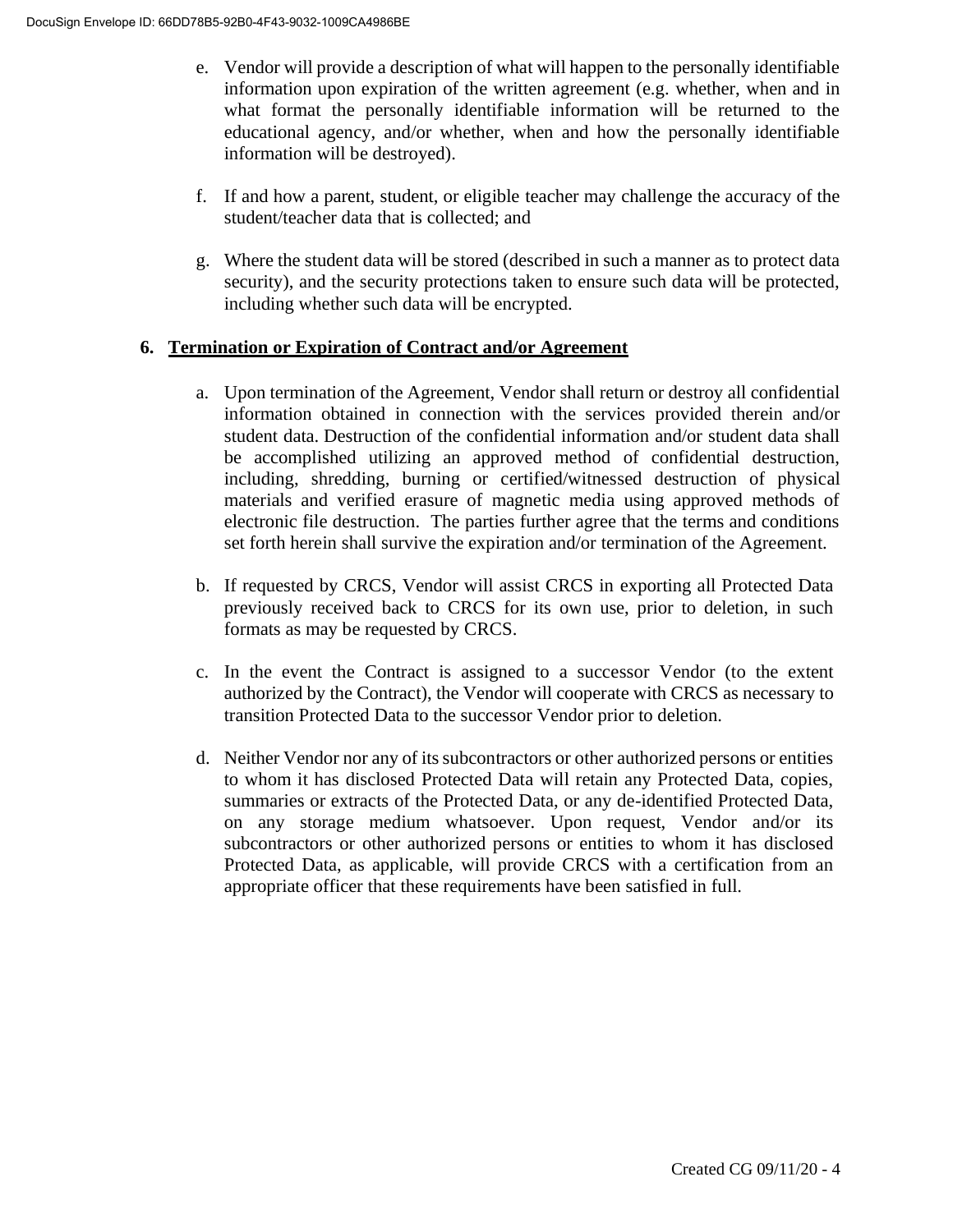# **PARENTS' BILL OF RIGHTS FOR DATA PRIVACY AND SECURITY**

CRCS is committed to protecting the privacy and security of student data and teacher and principal data. In accordance with New York Education Law Section 2-d and its implementing regulations, CRCS informs the school community of the following:

- 1. A student's personally identifiable information cannot be sold or released for any commercial purposes.
- 2. Parents have the right to inspect and review the complete contents of their child's education record.
- 3. State and federal laws protect the confidentiality of personally identifiable information, and safeguards associated with industry standards and best practices, including but not limited to encryption, firewalls, and password protection, must be in place when data is stored or transferred.
- 4. A complete list of all student data elements collected by New York State is available for public review at the following website http://www.nysed.gov/data-privacysecurity/student-data-inventory or by writing to the Office of Information and Reporting Services, New York State Education Department, Room 865 EBA, 89 Washington Avenue, Albany, New York 12234.
- 5. Parents have the right to submit complaints about possible breaches of student data addressed. Complaints should be directed in writing to CRCS Data Privacy Officer, 5476 Route 305, Cuba, New York 14727. Complaints may also be directed in writing to Chief Privacy Officer, New York State Education Department, 89 Washington Avenue, Albany, New York 12234 or by using the form available at the following website: http://www.nysed.gov/data-privacy-security/report-improper-disclosure.

IN WITNESS WHEREOF, the parties hereto have executed this agreement as of the day and year first written above.

DocuSianed by: Eugeny Milyutin

Authorized Vendor Signature Date

Authorized CRCS Signature Date

7/9/2021 7/9/2021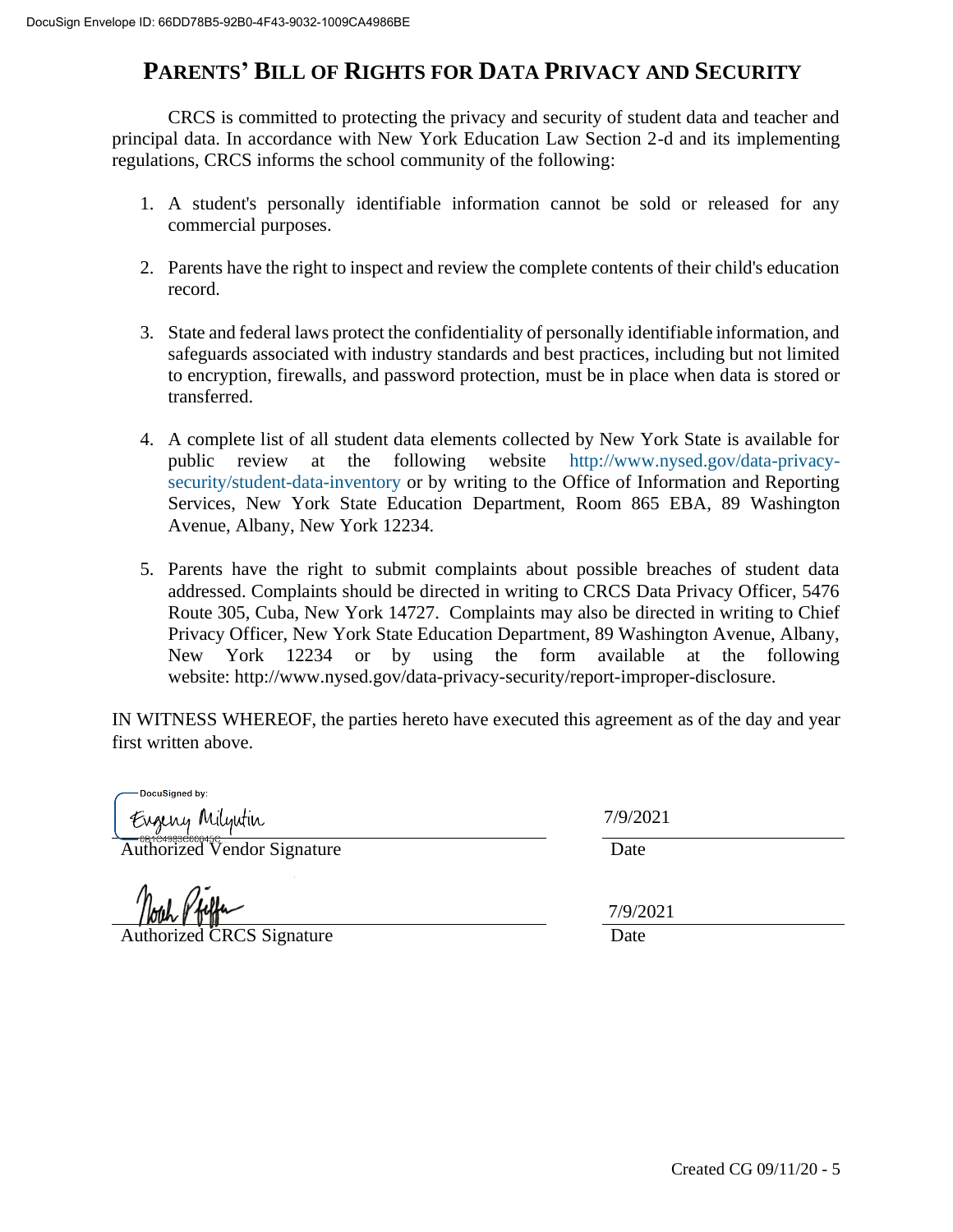# **VENDOR INFORMATION REGARDING DATA PRIVACY AND SECURITY**

|          | VENDOR INFORMATION REGARDING DATA PRIVACY AND SECURITY            |                                                                                      |                                                                                                                                                                                                                                |
|----------|-------------------------------------------------------------------|--------------------------------------------------------------------------------------|--------------------------------------------------------------------------------------------------------------------------------------------------------------------------------------------------------------------------------|
|          | Vendor: Happy Numbers Inc.                                        |                                                                                      | Product: HappyNumbers.com                                                                                                                                                                                                      |
|          | Collects: <b>⊠</b> Student Data                                   | $\boxtimes$ Teacher or Principal Data                                                | $\Box$ Does not collect either                                                                                                                                                                                                 |
|          |                                                                   |                                                                                      | Educational agencies including Cattaraugus-Allegany-Erie-Wyoming BOCES are required to <i>post</i>                                                                                                                             |
|          |                                                                   |                                                                                      | information about third-party contracts on the agency's website with the Parents Bill of Rights.                                                                                                                               |
|          |                                                                   |                                                                                      | To that end, please complete the table below with information relevant to NYS Education Law 2-                                                                                                                                 |
|          |                                                                   |                                                                                      | d and Part 121.3 of the Commissioner's Regulations. Note that this applies to all software                                                                                                                                     |
|          | applications and to mobile applications ("apps").                 |                                                                                      | <b>RESPONSE REQUIRED</b>                                                                                                                                                                                                       |
|          | <b>Part 1: Exclusive Purposes for Data Use</b>                    |                                                                                      | The exclusive purposes for which the student data (or teacher or principal data) will be used by                                                                                                                               |
|          | the third-party contractor:                                       |                                                                                      |                                                                                                                                                                                                                                |
|          |                                                                   | The data is used to provide the functionality of the services.                       |                                                                                                                                                                                                                                |
|          |                                                                   |                                                                                      | For more information, please, see the Privacy Policy: https://happynumbers.com/privacy-policy.                                                                                                                                 |
|          | <b>Part 2: Subcontractor Oversight Details</b>                    |                                                                                      | <b>RESPONSE REQUIRED</b>                                                                                                                                                                                                       |
|          | $\Box$ This contract has no subcontractors.                       |                                                                                      |                                                                                                                                                                                                                                |
|          |                                                                   |                                                                                      | $\triangleright$ This contract has subcontractors. As such, the third-party contractor will take the following                                                                                                                 |
|          |                                                                   |                                                                                      | steps to ensure that any subcontractors, assignees, or other agents who see, or receive, this                                                                                                                                  |
|          |                                                                   |                                                                                      | protected data are contractually required to obey the same data protection and security                                                                                                                                        |
|          |                                                                   |                                                                                      | requirements that the third-party contractor is required to obey under state and federal law:                                                                                                                                  |
|          |                                                                   |                                                                                      | Happy Numbers Inc. reviews the subcontractors' terms of service, privacy policy, and signs                                                                                                                                     |
|          |                                                                   | additional agreements with the subcontractors if needed.                             |                                                                                                                                                                                                                                |
|          | <b>Part 3: Contract Lifecycle Practices</b>                       |                                                                                      | <b>RESPONSE REQUIRED</b>                                                                                                                                                                                                       |
|          |                                                                   |                                                                                      | The contract expires on <u>on June 30th 2022</u> unless renewed or automatically extended                                                                                                                                      |
|          |                                                                   |                                                                                      | for a term pursuant to the agreement. When the contract expires, the following will happen to                                                                                                                                  |
|          |                                                                   |                                                                                      | the personally identifiable information (e.g. whether, when and in what format the personally<br>identifiable information will be returned to the educational agency, and/or whether, when and                                 |
|          |                                                                   | how the personally identifiable information will be destroyed):                      |                                                                                                                                                                                                                                |
|          |                                                                   | Happy Numbers Inc. supportы the secure deletion of the data.                         |                                                                                                                                                                                                                                |
|          |                                                                   | Part 4: Student Educational Records / Improper Disclosure                            |                                                                                                                                                                                                                                |
|          |                                                                   |                                                                                      | A. For information on FERPA (Family Educational Rights and Privacy Act), which is the federal                                                                                                                                  |
|          |                                                                   |                                                                                      | law that protects the privacy of student education records, visit the U.S. Department of                                                                                                                                       |
|          | <b>Education FERPA website.</b>                                   |                                                                                      |                                                                                                                                                                                                                                |
|          | Disclosure Report form.                                           |                                                                                      | B. A complaint or report of improper disclosure may be completed by submitting the Improper                                                                                                                                    |
|          | <b>Part 5: Security Practices</b>                                 |                                                                                      | <b>RESPONSE REQUIRED</b>                                                                                                                                                                                                       |
|          |                                                                   | A. Protected data provided to the contractor will be stored: (include where and how) |                                                                                                                                                                                                                                |
| servers. |                                                                   |                                                                                      | All sensitive data is stored in encrypted using an ansible-vault mechanism on Google Cloud                                                                                                                                     |
|          |                                                                   | Cybersecurity Framework and industry best practices include:                         | B. The security protections taken to ensure data will be protected that align with the NIST                                                                                                                                    |
|          | protect personally identifiable information listed in Appendix A. |                                                                                      | Happy Numbers Inc. uses TLS v1.2 to transit data. To safeguard the data we keep, we use a restricted network, and to access it, we use a regularly updated VPN with encryption. We also have the following administrative, ope |
|          | <b>Part 6: Encryption Practices</b>                               |                                                                                      | <b>RESPONSE REQUIRED</b>                                                                                                                                                                                                       |
|          | NYS Education Law Section 2-d 5(f)(5).                            |                                                                                      | $\blacktriangleright$ By checking this box, contractor certifies that data encryption is applied in accordance with                                                                                                            |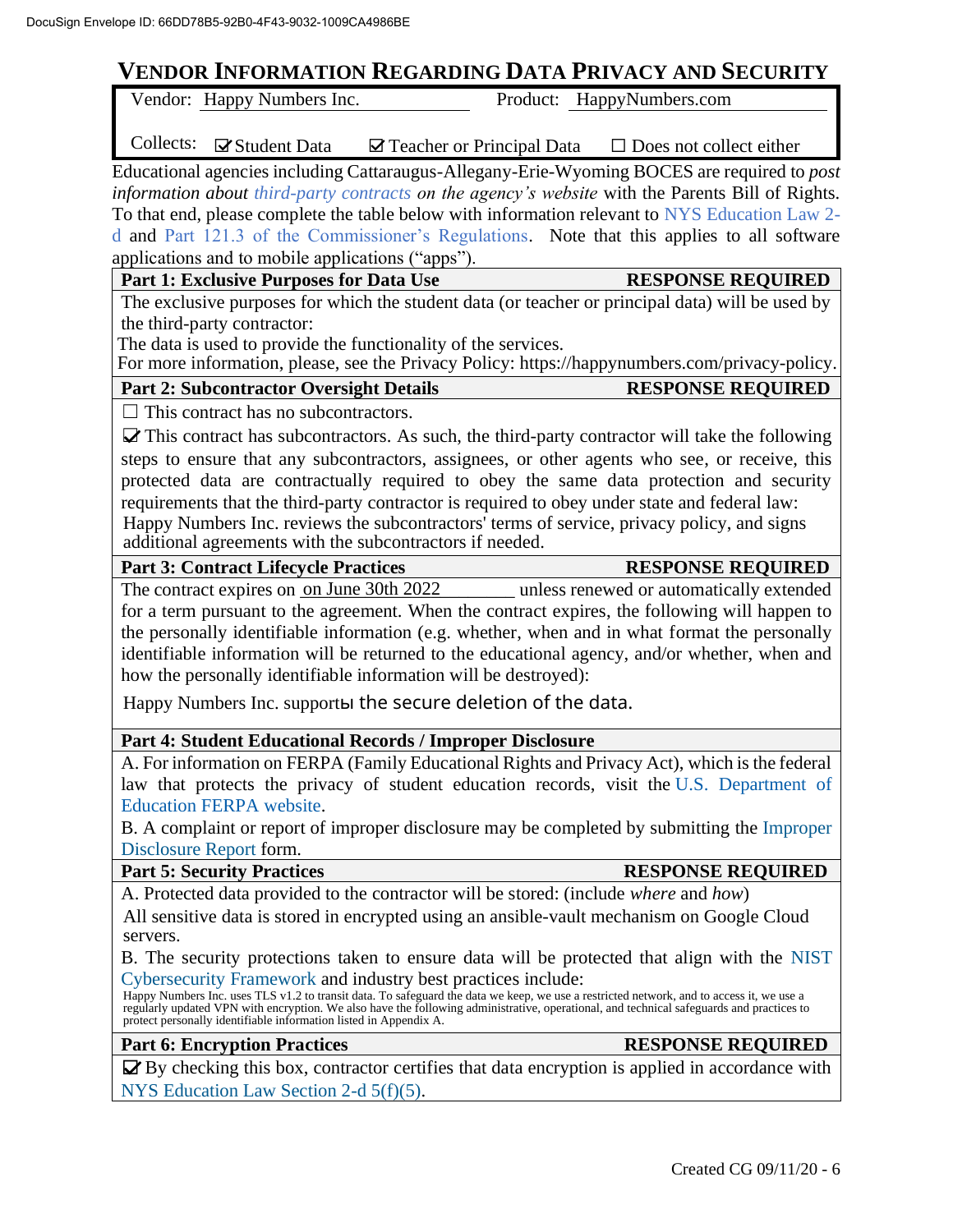# **Appendix A**

# **Security Audit Checklist for Happy Numbers Inc.**

This checklist describes the regular security audit processes for Happy Numbers Inc. It includes the checklist for the assets (physical and informational), list of threats and preventive & protective measures against these threats (action list).

This audit must be done at least twice a year. Also the appropriate measures should take place in case the new employee joins/leaves the company.

## **Assets List**

- Laptops, Phones, Tablets (work and personal)
- Production environment VPN keys
- SSH Keys
- Backups
- Source codes (github)
- Stage environments
- Logs
- Email
- Production admin accounts
- Production tokens

## **Checklist / Action List**

*Common procedures:*

● Store and keep in fit a list of employees who have any access to sensitive or/and personal information.

*Devices hacking (viruses, trojans and so on)*

- Regular check and educate each employee with simple rules of security:
	- 2Factor auth for all critical apps (especially gmail.com and github.com)
	- Encrypt disks of all laptops
	- Strong passwords (8 and more letters, digits, special symbols) on all laptops account and services
	- Password and/or fingerprint protection of all phones/tablets with the access to any work data including email